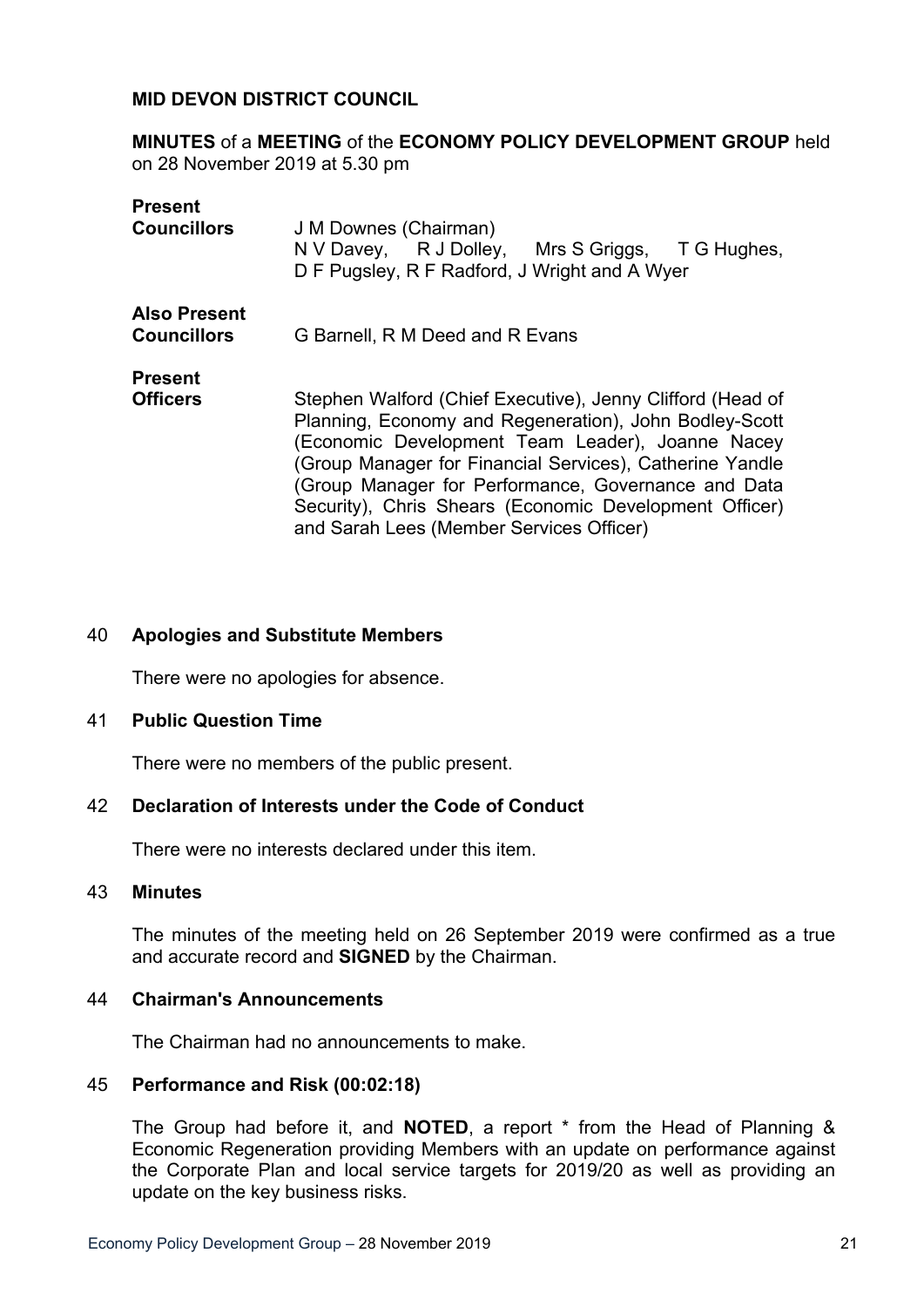The contents of the report were outlined and a brief discussion took place regarding:

- It would be useful in the future to have a vear on vear analysis of the number of empty shops in each town.
- Lobbying Government to bring in a comparable business rate levy against online suppliers as there currently is with high street retailers. It was suggested that this was probably not the best time to be lobbying Government in advance of a general election. However, this could be something that the Group would like to pick up in the new year once things had settled down with the new Government.
- The Group were surprised to learn that nationally only 19% of retail sales occurred on line. This compared with 21% in 2018.

Note: \* Report previously circulated; copy attached to the signed minutes.

# 46 **Financial update for the six months to 30 September 2019 (00:08:58)**

The Group had before it, and **NOTED**, a report \* from the Group Manager for Financial Services which had been presented to the Cabinet on 21 November 2019 presenting a financial update in respect of the income and expenditure so far in the year.

The contents of the report were outlined with particular reference to the following:

- The Group were reminded that there were a lot of demand led services across the Council which meant that forecasts had to be caveated..
- The forecasted General Fund surplus for the current year was £29k. The table at 3.2 showed all the variances both positive and negative in relation to this.
- There had been a number of factors accounting for the improvement in forecast from Quarter One, most significant of which were a number of savings through the shared waste scheme with Devon County Council. A significant amount had also been received in relation to a recent planning application.
- The Treasury Forecast had also been updated to reflect the fact that we did not need to borrow from the PWLB in year as previously forecast.
- It was explained that managers had been asked to clarify what was deliverable in the capital budget for the current year in terms of expenditure. This had proved much less than had originally been predicted, giving us a better cash position and hence more investment income.
- The Council had not had to borrow this year externally so had not had to pay the additional 1% which has been levied on PWLB rates. Interest rates that it had been getting on investments were less than 1%, therefore it had been using its own internal resources which had given it a preferential position.

Discussion took place with regard to:

 The word 'impairment' in relation to 3 Rivers Development Ltd. was explained to the Group as an accountancy term meaning there was a possibility a loan would not be repaid. This was supplemented with an explanation that it was quite right to bring this into the budget monitoring process and that the council needed to keep a close eye on this over the entire life of any loan.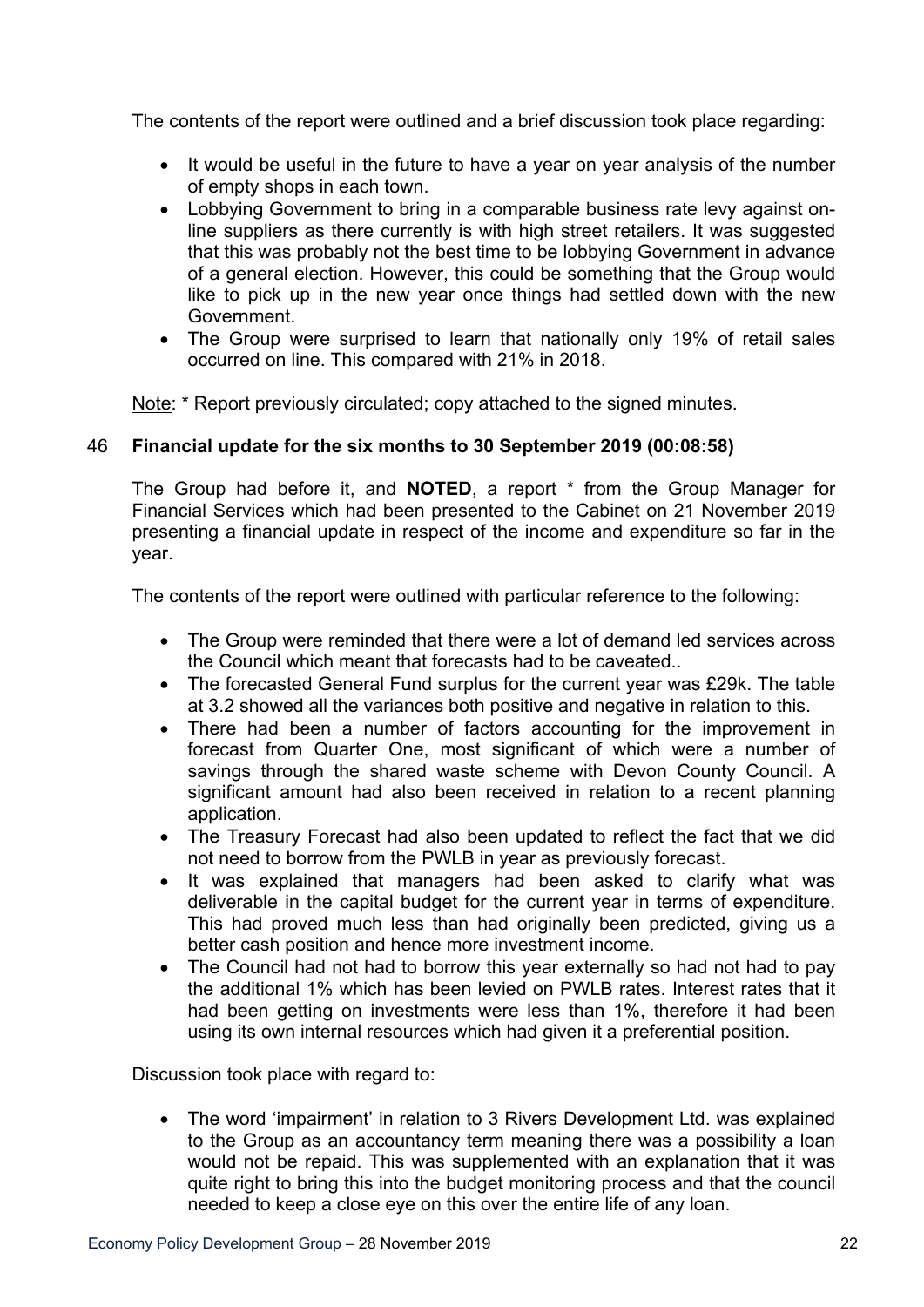- It was confirmed that loans from the council to 3 Rivers Development Ltd. were secured and interest was charged at a market rate.
- It was confirmed that regular monitoring of 3 Rivers took place at Cabinet level and also the Audit Committee which had oversight of the financial and governance aspects. The Economy Policy Development Group could have an input into the process when it came to monitoring the outcomes of each project and whether or not they were having an impact on the wider economy of Mid Devon. It was not the responsibility of this Group to get involved with the 'nuts and bolts' of the company's operation. It was **AGREED** that this be placed on an agenda for a future meeting once there were outcomes to monitor.

Note: \* Report previously circulated; copy attached to the signed minutes.

# 47 **Draft 2020/21 General Fund and Capital Budgets (00:26:48)**

The Group had before it, and **NOTED**, a report \* from the Group Manager for Financial Services considering the initial draft 2020/2021 budget and the options available in order for the Council to set a balanced budget and agree a future strategy for further budget reductions for 2021/2022 onwards.

The contents of the report were outlined with particular reference to the following:

- The council was still waiting with some trepidation for the outcome of the Fair Funding Review and the Business Rate reset whilst Parliament had been suspended pending the result of the general election. The Review and Base Rates Reset will not now be announced until 2021/21. The Government had regrettably confirmed that they would issue a one year settlement in the meantime which had a significant negative impact on the council being able to forecast for future years.
- The initial aggregation of all pressures and savings currently indicated a General Fund budget gap of £346k.
- There were still a few key issues that had not been resolved or were still to be evaluated which might either improve or worsen the budgetary position for next year.
- The 'easy' efficiency savings had already been taken across all service areas of the council.

A more up to date report would be brought to the Policy Development Groups in January showing a much clearer position. The Group would be asked to consider the savings necessary to bring the budget into a balanced position by the February full Council meeting.

Note: \* Report previously circulated; copy attached to the signed minutes.

# 48 **Draft Corporate Plan 2020 - 2024 (00:38:40)**

The Group had before it a report \* from the Chief Executive considering the first draft text of a new Corporate Plan for the council which would replace the current plan (expiring in March 2020).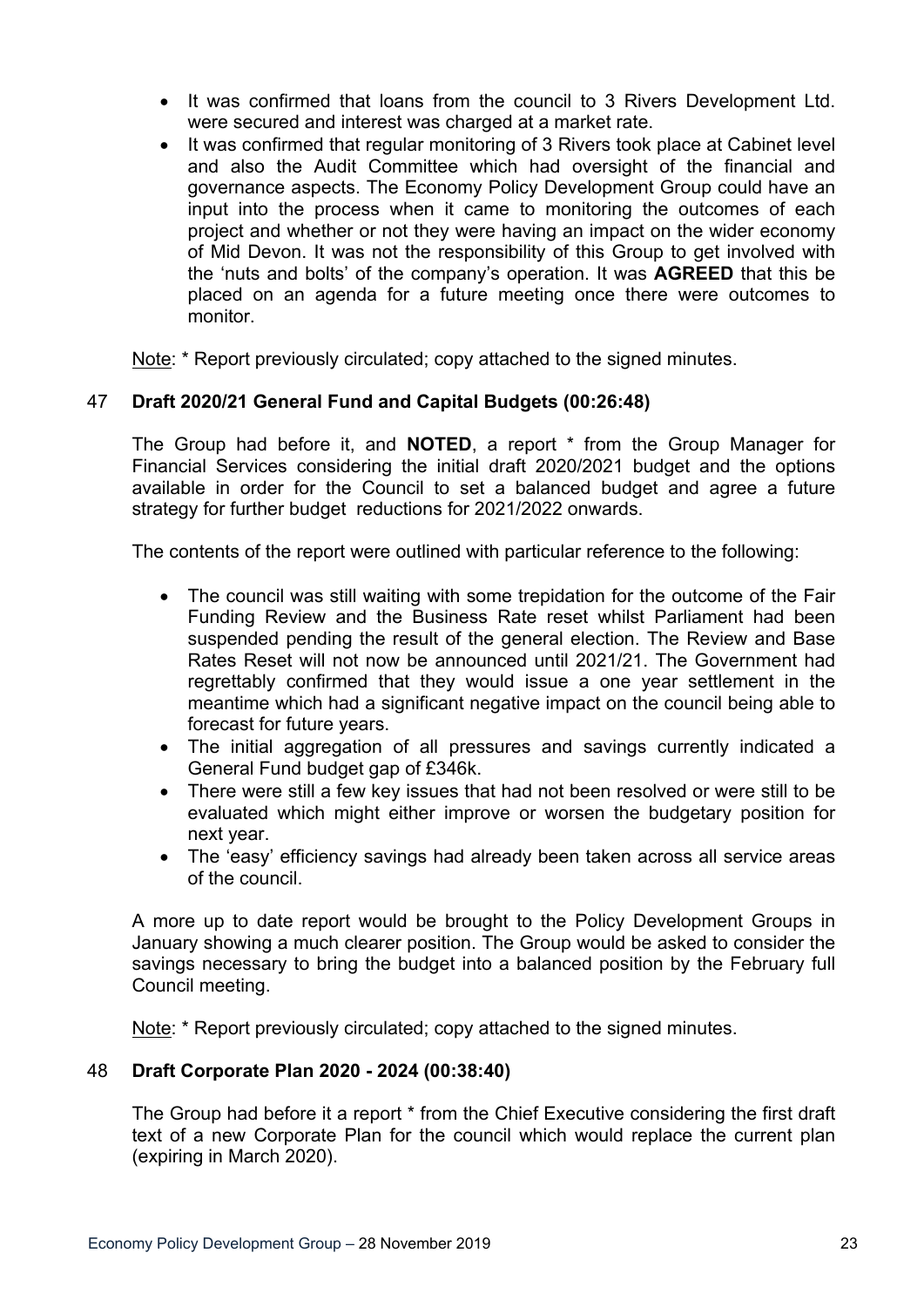The Chief Executive explained that the report before the Group was being presented to each Policy Development Group with the comments and views from each Group being fed back to the Cabinet before a final draft was considered by full Council in February 2020. If Members had any views they wanted conveying following the meeting they could do so through the Clerk.

The report reflected all the hard work that had been undertaken by Members at an Away Day in September and subsequent comments made regarding the future direction and focus of the council.

Discussion took place regarding:

- The tension within the document at this early stage between competing priorities and competing objectives. It was likely that the final plan would not necessarily contain 'absolute' statements on definitive approaches, since the decisions on how to implement activity and actions would be taken at a more detailed level at the appropriate time. However, it was important that the Corporate Plan set what the council was trying to achieve for the good of the local community.
- It was stated that it would be good to know what the advantages and disadvantages were under each subject area, for example, the promotion of the Exe Valley as an Area of Outstanding Natural Beauty. It was explained that the word 'consider' was important in relation to this as the promotion of the AONB could be an aspiration but the implications of this needed to be fully 'considered'.
- It was suggested that incubation and start up space be moved as a specific ambition under the Economy column rather than remain in the overarching comment at the top of the draft document.
- Projects and ambitions that were impossible to achieve, for example, due to a lack of funds, would not be included in the draft or final document. The final approved Corporate Plan needed to include realistic goals and aspirations.
- It was felt that it was correct to include lobbying for the abolition of 'Right to Buy' in the Homes column of the draft document since this reflected the views of the Homes PDG in the previous council and appeared to have cross party support in the new council. However, it was reiterated that full Council would need to sign off the final document and agree all the aspirations within it.
- The Chairman commented that he felt that the overarching comment at the top of the draft document reflected a change in the council's commitment to the Climate Change Declaration as well as a number of green initiatives.

Note: \* Report previously circulated; copy attached to the signed minutes.

# 49 **'Future High Street Fund' - more information on the unsuccessful bid (01:00:53)**

The Group had requested at the previous meeting that they receive additional information in relation to a bid which had been made to the 'Future High Street Fund'. The bid had been unsuccessful.

Further clarification had been sought from the funding body and the feedback received had indicated two issues that may have led to an unsuccessful bid.